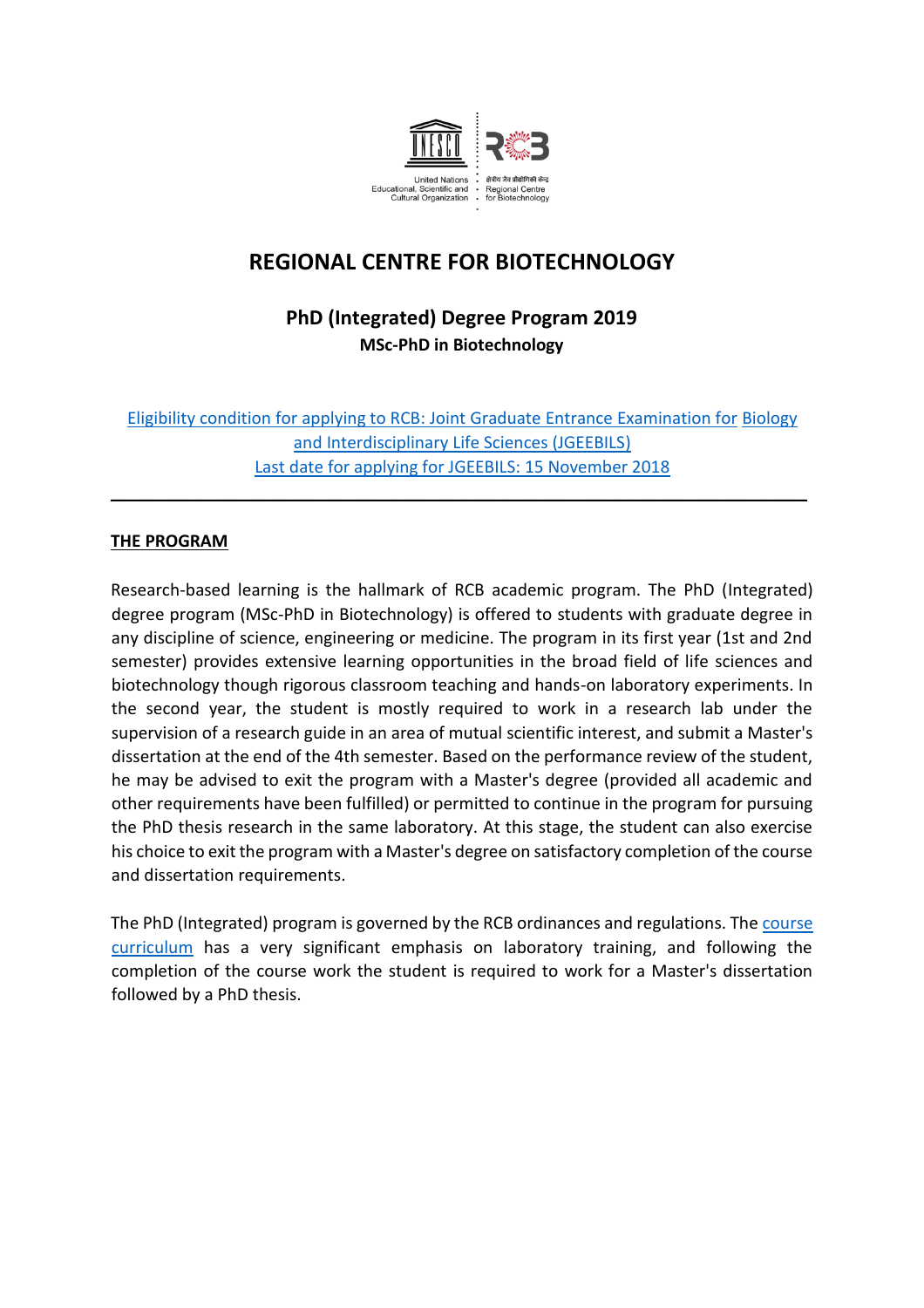### **ADMISSION Indian students**  Eligibility criteria

Students with 60% aggregate marks (or an equivalent grade point average) in Bachelor's degree in any branch of Science, Engineering, or Medicine are eligible to be apply for admission. Students from the SC, ST, OBC (non-creamy layer), and PWD categories shall be given a relaxation of 5% aggregate marks. Students in the final year of their qualifying degree program are also eligible to apply provided that they produce a proof of having secured the required marks in their undergraduate degree program at the time of admission to the PhD (Integrated) program.

Eligible students are required to appear for the [Joint Graduate Entrance Examination for](https://www.ncbs.res.in/academic/admissions-JGEEBILS) [Biology and Interdisciplinary Life Sciences \(JGEEBILS\)](https://www.ncbs.res.in/academic/admissions-JGEEBILS) Last date for applying for JGEEBILS: 15 [November 2018.](https://www.ncbs.res.in/academic/admissions-JGEEBILS) Shortlisted students, based on their performance in the JGEEBILS, shall be invited to appear for interview for their final selection to the PhD (Integrated) program. The interview is to assess the student for his science aptitude and interest in a career in scientific research and development.

Up to 20 students, who meet the desired criteria for selection, may be admitted. There shall be reservation of seats for students from the SC, ST, OBC and PWD categories as per the orders of the Govt. of India in this regard.

#### **Foreign students**

Students with 60% aggregate marks (or an equivalent grade point average) in Bachelor's degree in any branch of Science, Engineering, or Medicine are eligible to apply for admission. Students in the final year of their qualifying degree program are also eligible to apply provided that they produce a proof of having secured the required marks in their undergraduate degree program at the time of admission to the PhD (Integrated) program.

Eligible students are required to apply online for admission and fellowship to the program. Shortlisted students shall be invited to appear for a Skype-based interview for their selection to the PhD (Integrated) program. The interview is to assess the student for his science aptitude and interest in a career in scientific research and development.

Up to 5 students, who meet the desired criteria for selection, may be admitted. Admission of foreign students is subject to them getting the student visa from the Govt. of India.

#### **FELLOWSHIPS**

The Indian and foreign students admitted to the program shall receive the RCB-Ramachandran-DBT fellowship Rs. 16000 per month for the first 2 years of the program, after which the Indian students shall be required to qualify for the junior/senior research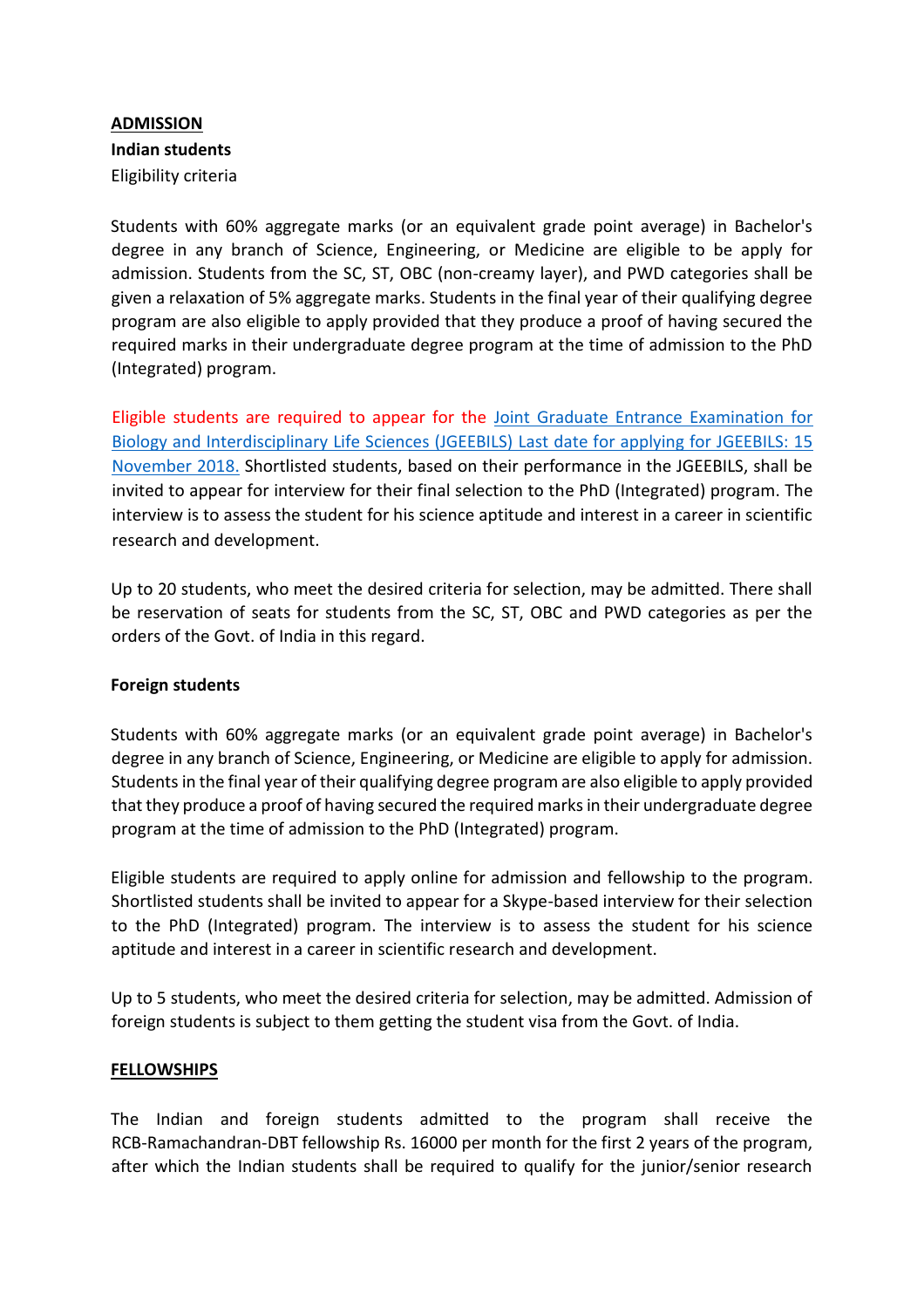fellowships offered by CSIR, ICMR, DBT, or other such funding agencies. The performance of the foreign students, after completion of their MSc component of the program, shall be evaluated by the Student Advisory Committee and based on its positive recommendation the student shall be awarded the RCB-DBT International Doctoral fellowship equivalent to the fellowships offered to Indian students from different funding agencies as per the relevant DST guidelines. Currently, the amount of the junior research fellowship is Rs. 25000 per month and it is Rs. 28000 per month for the senior research fellowship.

#### **DURATION OF THE PROGRAM**

The duration of the PhD (Integrated) program is a minimum of 5 years and a maximum of 7 years.

#### **HOSTEL FACILITIES**

On campus shared boarding and lodging facilities are available for admitted students on payment of prescribed fees.

#### FEES

The following fees are payable at the beginning of each semester.

|                                       | <u>Sem. 1</u> | <u>Sem. 2</u> | Sem. 3 onwards each<br>semester |
|---------------------------------------|---------------|---------------|---------------------------------|
| Academic<br><b>Administration Fee</b> | Rs. 5000      | Rs. 5000      | Rs. 5000                        |
| <b>Tuition Fee</b>                    | Rs. 6000      | Rs. 6000      |                                 |
| Laboratory Fee                        | Rs. 6000      | Rs. 6000      | Rs. 6000                        |
| <b>Medical Fee</b>                    | Rs. 3000      | Rs. 3000      | Rs. 3000                        |
| <b>Student Amenities</b><br>Fee       | Rs. 1000      | Rs. 1000      | Rs. 1000                        |
| <b>Hostel Fee</b>                     | Rs. 1200      | Rs. 1200      | Rs. 1200                        |

Caution money (Rs. 5000) is payable at the time of admission.

PhD thesis examination fee (Rs. 10,000) is payable at the time of PhD thesis submission. Hostel electricity charges are as per the installed meter, and the cooperative mess charges are to be paid as per the actuals.

The fees may be revised during the course as per the provisions in the RCB ordinance in this regard.